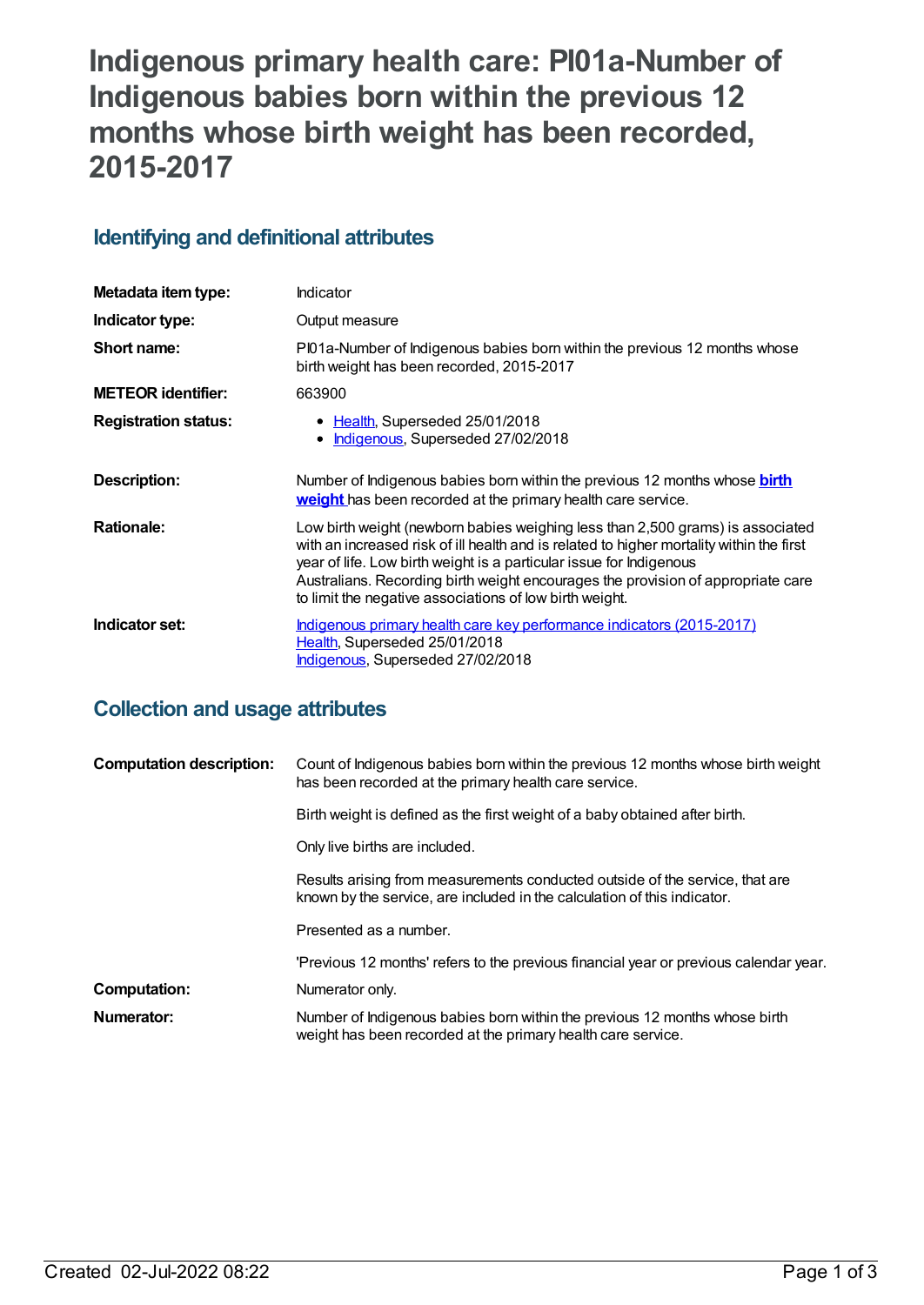[Birth—birth](https://meteor.aihw.gov.au/content/269949) status, code N

**Data Source**

[Indigenous](https://meteor.aihw.gov.au/content/430643) primary health care data collection

**NMDS / DSS**

[Indigenous](https://meteor.aihw.gov.au/content/585036) primary health care DSS 2015-17

**Guide for use**

Only live births are included.

### **Data Element / Data Set**

Person-Indigenous status, code N

**Data Source**

[Indigenous](https://meteor.aihw.gov.au/content/430643) primary health care data collection

**NMDS / DSS**

[Indigenous](https://meteor.aihw.gov.au/content/585036) primary health care DSS 2015-17

**Guide for use**

The baby is considered Indigenous if one or both parents identify as Indigenous.

#### **Data Element / Data Set**

[Person—birth](https://meteor.aihw.gov.au/content/441701) weight recorded indicator, yes/no code N

**Data Source**

[Indigenous](https://meteor.aihw.gov.au/content/430643) primary health care data collection

**NMDS / DSS**

[Indigenous](https://meteor.aihw.gov.au/content/585036) primary health care DSS 2015-17

# **Representational attributes**

| <b>Representation class:</b> | Count  |
|------------------------------|--------|
| Data type:                   | Real   |
| Unit of measure:             | Person |

# **Indicator conceptual framework**

**Framework and dimensions:**

**Health [Conditions](https://meteor.aihw.gov.au/content/410650)** 

#### **Data source attributes**